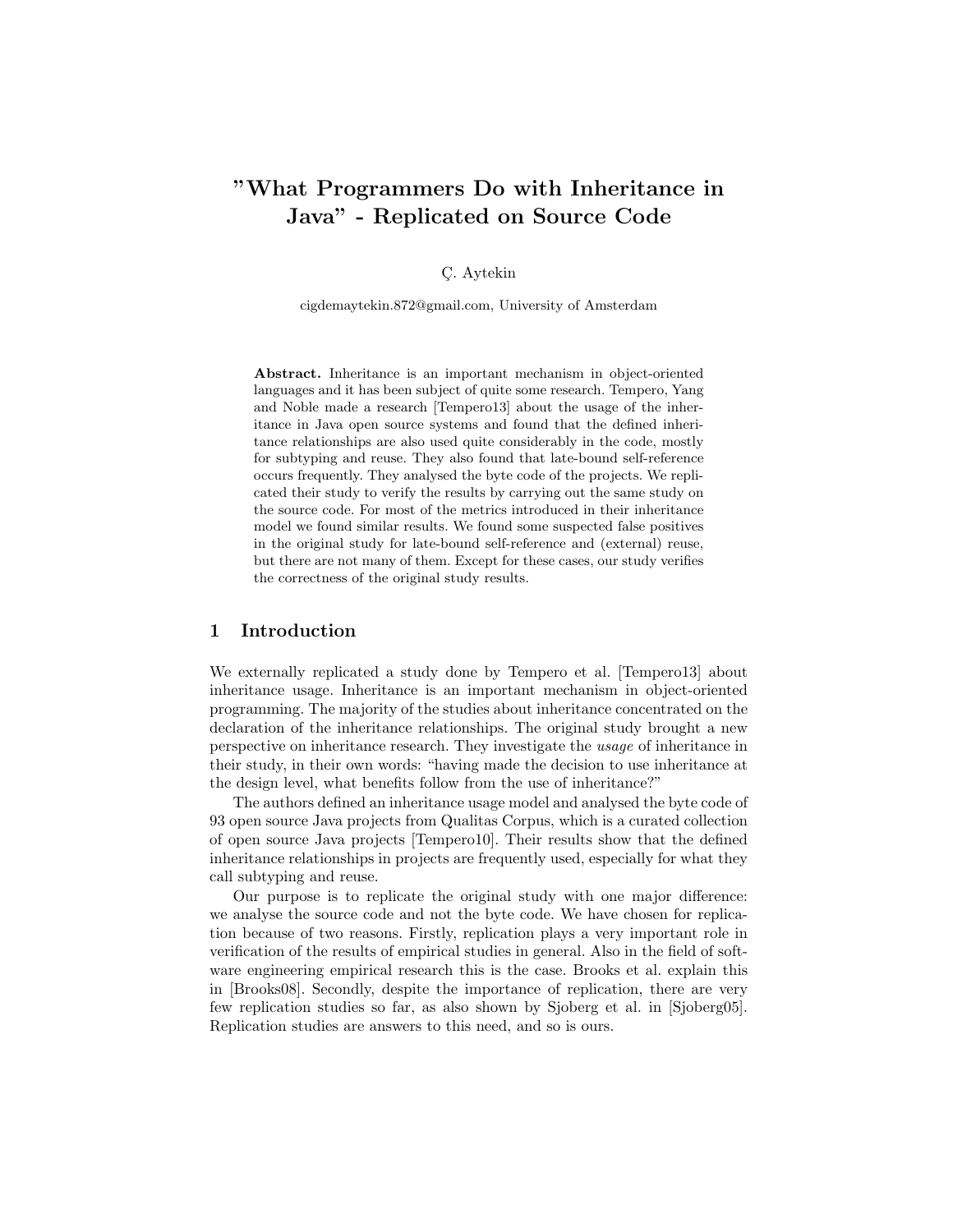Our analysis results are similar to those of original study. But they are not the same. For down-call, we report that 27 % late-bound self-reference (original study reports 34  $\%$ ) For subtype, we report that at least 61  $\%$  of inheritance relations show this usage, whereas original study reports 69 %. Original study reports 22 % of external reuse and 2 % of internal reuse, whereas we report 4 % and 20 % respectively. Our results also show that reuse and subtype explain most of the usages of inheritance and other uses are not significant, just like the original study

We see the following reasons for the differences between the results: the differences between the set-up of two studies, and our limitation about analysing external methods. Our limitation about external method analysis is explained in subsection 5.3. However, we also suspect some false positives in the original study for down-call and external reuse. The reason why we think that there are some false positives is explained in the discussion section (section 8)

This article starts with introducing some of the empirical studies about inheritance. Section 3 contains the definitions of the inheritance model used . In section 4 the original study is explained. Section 5 presents the replication study. The Rascal implementation is explained in section 6. The results of the replication study is presented in section 7. The results are discussed in section 8, followed by the list of threats to the validity of our work (section 9). Finally we conclude with section 10.

## 2 Related Work

A thorough discussion about the notion of inheritance is given by Taivalsaari in [Taivalsaari96]. Three main usages defined in the original study refer to this article: subtype usage, reuse and down-call (late-bound self-reference). We will define these concepts in detail, but here is a brief explanation in advance. Subtype usage occurs when a child type supplied when parent type is expected, reuse occurs when a child type uses a field or a method defined in its parent and down-call occurs when a method call in a class is directed to a type which is down in the inheritance hierarchy instead of a method in the class itself.

There is a group of empirical studies about inheritance which analyse the code of projects. Tempero and Noble, this time together with H. Melton, carried out the study [Tempero08] using an earlier version of Qualitas Corpus. The study concentrated mainly on how types are defined with respect to inheritance in Java open source projects. In another study, Nasseri, Counsell and Shepperd investigated the evolution of inheritance in Java open source systems (OSS) [Nasseri08]. Lämmel et al. analysed a corpus of .NET projects for the usage of .NET API in the source code [Lammel11]. This last study is also about inheritance usage but from the perspective of API usage.

Another group of empirical studies worked with programmers to observe the effect of inheritance on software quality. An early study of Mancl and Havanas from 1990 [Mancl90], focuses on the effects of using  $C++$  programming language on software maintenance. Similarly, Daly, Brooks, Miller, Roper and Wood also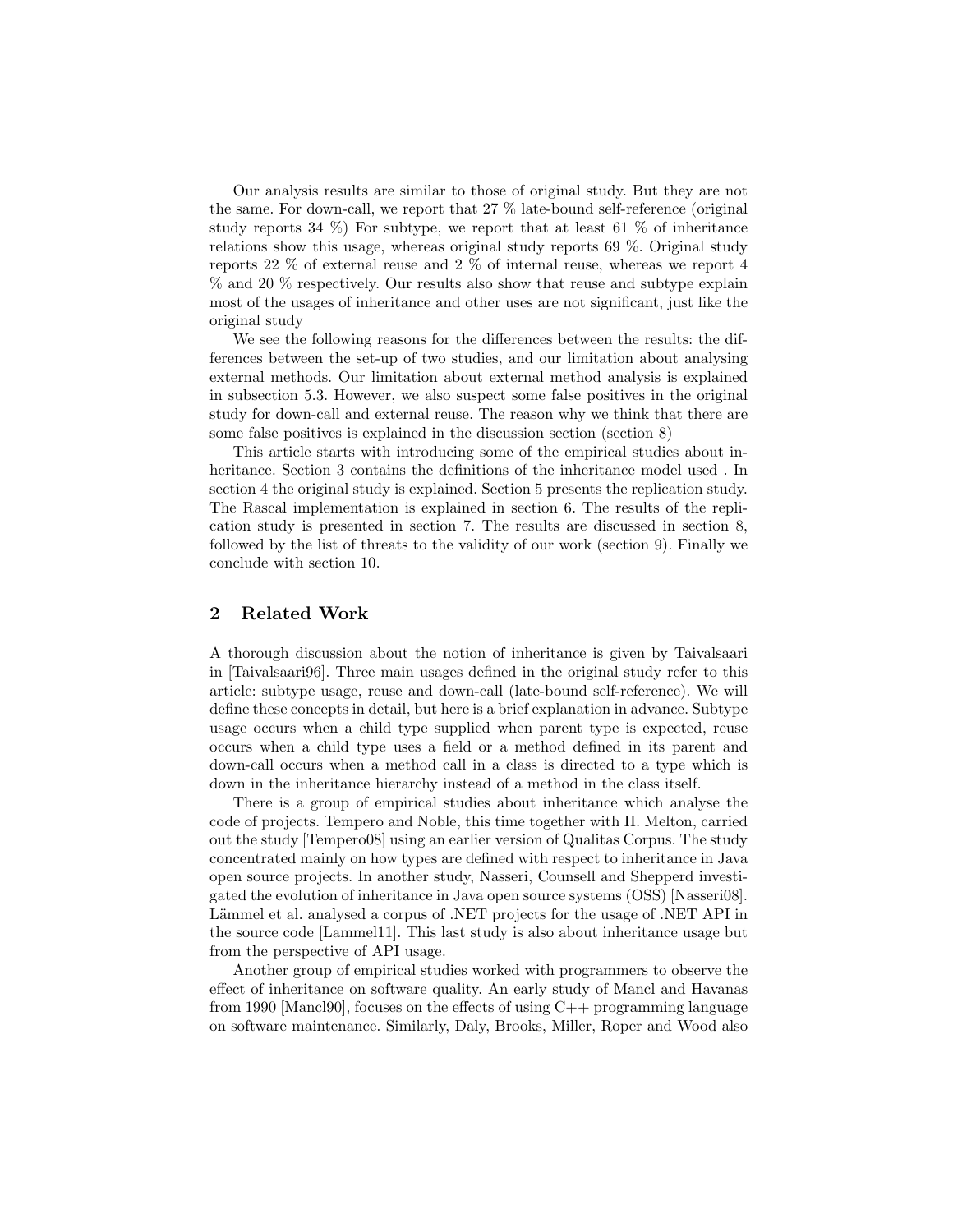made an experiment [Daly96] with programmers about the inheritance and investigated if the programs written with inheritance were more easily maintained than the programs written without inheritance. Cartwright replicated the study done by Daly et al., but ended up with opposite results [Cartwright98].

# 3 Definitions

The authors of the original study proposed a model for inheritance usage. The most important usages of inheritance in their model are subtype, reuse and downcall. In addition to these, they also describe other uses of inheritance, which also occur, but much less frequent than subtype, reuse and down-call.

If a pair of classes has inheritance relationship, it is modelled as an ordered pair of descendant and ascendant. If there is also a usage between the descendant and the ascendant, then this pair is given the attribute which qualifies that certain usage. How often a usage occurs is not taken into consideration here. For example, if a descendant reuses a piece of code from the ascendant, how many times this reuse occurs in the code does not matter.

Here are the definitions of system type, external method, user defined attribute, CC, CI and II attributes, the explicit attribute and indirect reuse. These definitions are important for understanding the scope and the metrics of the original study:

- System Type A type (Java class or interface) is a system type if it is defined in the system under investigation. The rest of the types, which are used in the system, but are not defined in the systems are called non-system types. Non-system types are typically defined in the external libraries on which the system under investigation depends on.
- External method Similar to non-system types, the methods which are defined outside of the system under investigation are called external methods, or non-system methods.
- User Defined Attribute: The descendant ascendant pair in an inheritance relationship has user defined attribute if both of descendant and ascendant are system types. A system type is created for the system under investigation
- CC, CI and II Attributes: The descendant-ascendant pair in an inheritance relationship in Java can have one of the three attributes: CC (Class Class), CI (Class Interface) and II (Interface Interface).
- $-$  **Explicit Attribute** The inheritance relationship is described directly in the code. Inheritance relation between a child and its direct parent is explicit, whereas a child and its grand parent is not explicit, but implicit.
- Indirect Reuse If the inheritance use occurs between the types in a pair which has not explicit attribute, this usage gets the *indirect* attribute. Let us assume that class GC extends class C and class C extends class P. If an external reuse occurs between GC and P, all the pairs between GC and P (in this case  $\langle$  GC,C $>$  and  $\langle$ C,P $>$ ), are counted as having external reuse attribute (indirect external reuse). This is done for the external reuse and subtype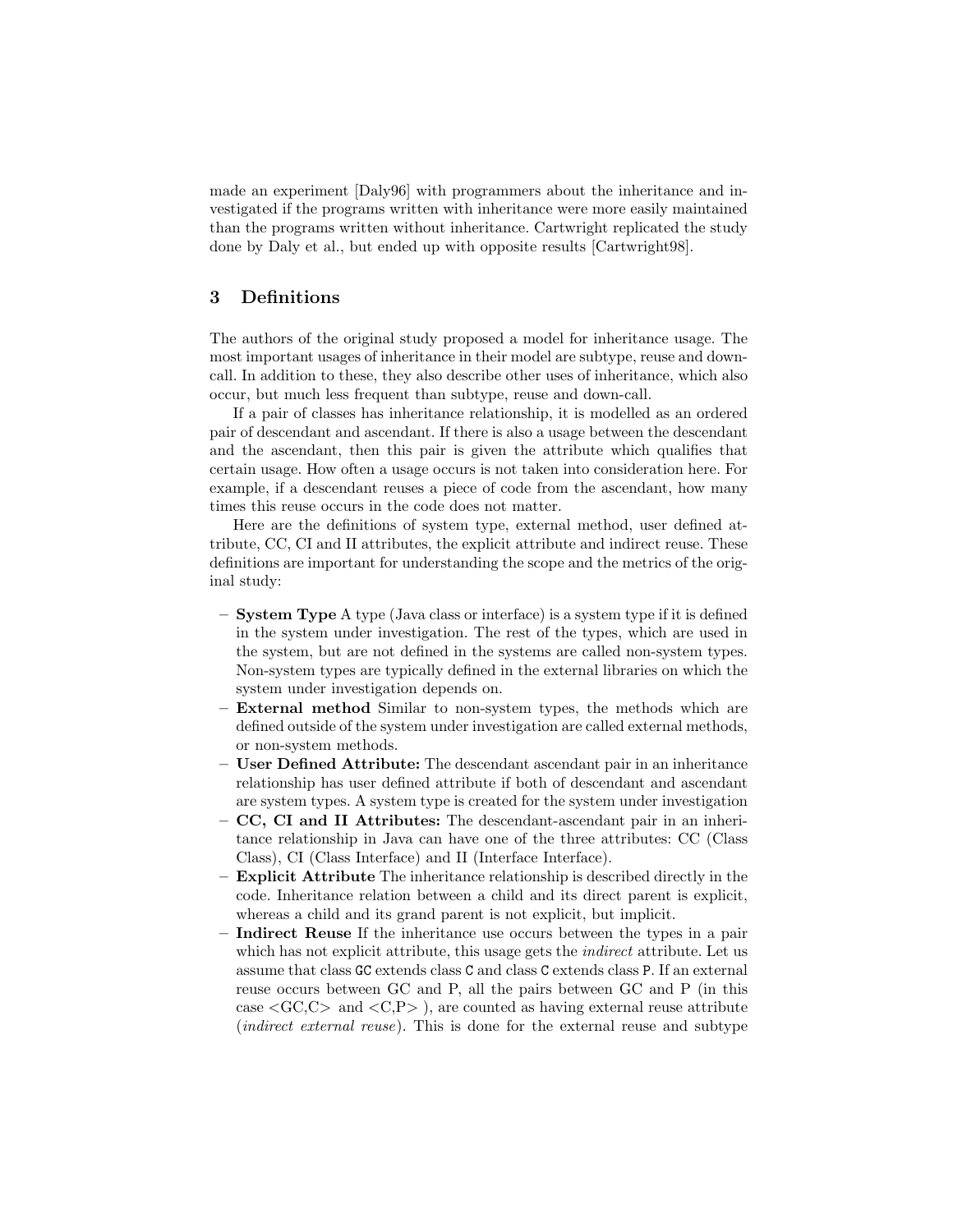attributes only. For other inheritance usages like down-call or internal reuse, this is not done.

The authors count only explicit user defined pairs in their research.

The inheritance usages we most frequently see in the open source Java projects are subtype, external reuse and internal reuse, which are defined as follows:

- Subtype: Subtype inheritance usage happens when a child type is supplied where the parent type is expected. Subtype occurrence can be seen during assignment, casting, parameter passing and returning a parameter in a method declaration in Java. Moreover the enhanced for loop (for each construct) and ternary operator can also contain subtype usage.
- Internal Reuse: Reuse occurs if an object of child type accesses a field or calls a method of a parent type. If the reuse happens in the class definition of the child class, this is called internal reuse.
- External Reuse: If the reuse happens outside of the class definition of the child class, this is called external reuse.

Down-call is one of the most important concepts of the original study and one research question is solely about down-call. Here is an illustrative example of down-call:

```
class P {
 void p () {
   q();
  }
void q () {}
}
                                             class C extends P {
                                             void q () {}
}
```
In the example, the  $p()$  method of class P, calls method  $q()$  which is also overridden by its child type. If method  $p()$  is called on an object of child type, the q() method of child type is called instead of the one of parent type. The original study counts the potential down-calls only, in other words, they do not search for a call of method p() on an object of child type. In the replication study we did the same, but we find that this approach is open to discussion.

In addition to the most frequent usages, other uses of inheritance are also defined in the inheritance model. Because these usages do not occur frequently, we will only give brief definitions of these concepts. Category usage occurs if a parent type has more than one child and at least one of the children have subtype relation with the parent. The siblings which has no other usage with the parent receive category attribute. If an ascendant has only Java constant fields in it, the descendant-ascendant pairs get the constant attribute. Framework attribute, on the other hand, is given to the descendant-ascendant pairs where ascendant is a child of a non-system type.

The generic attribute qualifies a frequently used pattern in raw collections between an ascendant and a descendant. Marker usage qualifies the pairs for which ascendants are empty interfaces and descendants implement them for the reason of conceptual classification. Finally, the super attribute are given to pairs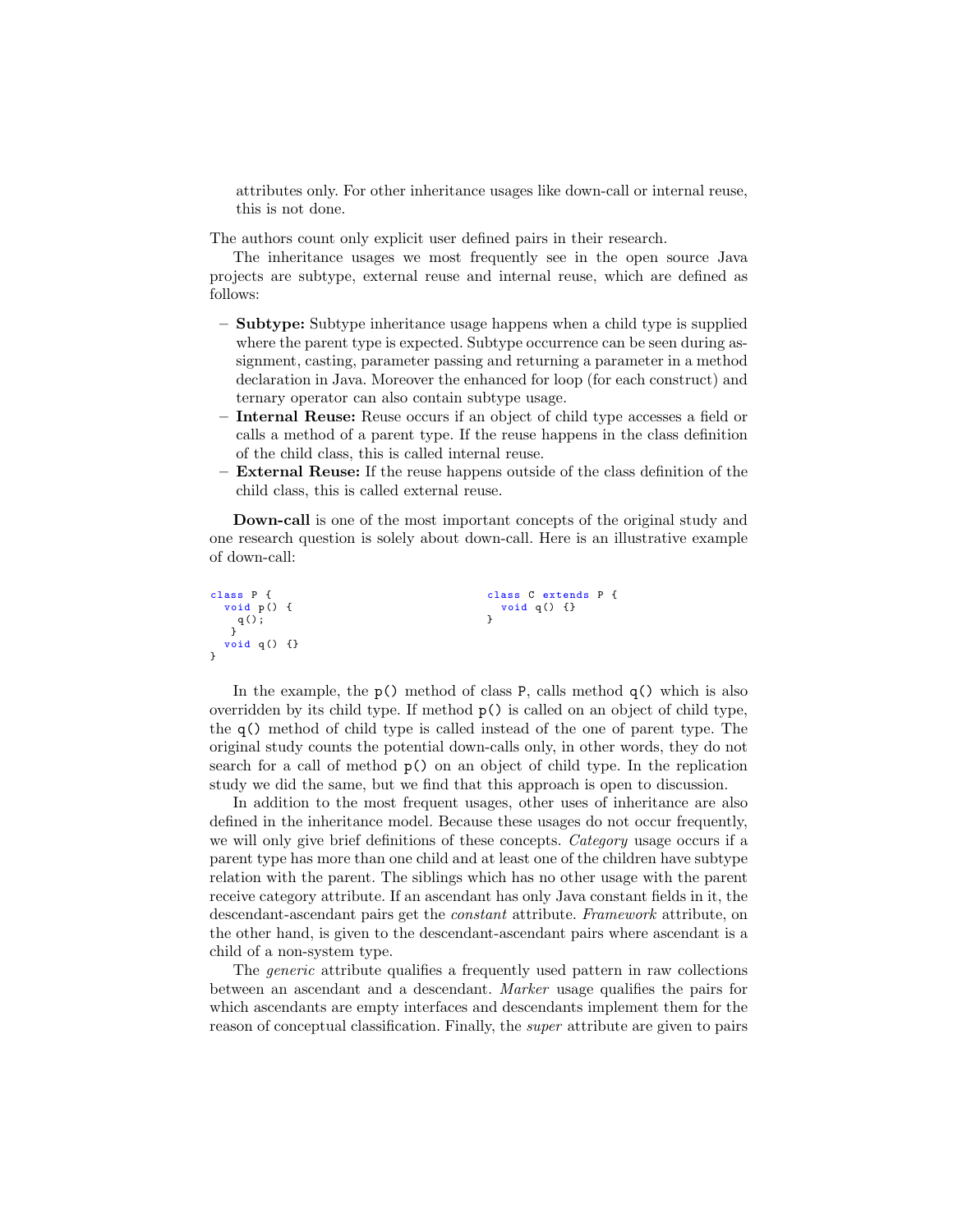in which the descendant explicitly issues a super() call to the constructor of the ascending type.

# 4 The Original Study

#### 4.1 Research Questions

After introducing an inheritance usage model, the original study concentrates on four research questions:

- 1. To what extent is late-bound self-reference (down-call) relied on in the designs of Java Systems? (the ratio of pairs for which down-call is seen to the total number of class-class inheritance pairs.)
- 2. To what extent is inheritance used in Java in order to express a subtype relationship that is necessary to design? For class-class pairs, this is the ratio of pairs with subtype usage to the total number of used pairs. The used pairs are the inheritance pairs for which subtype or reuse is seen. The subtype usage between class-interface and interface-interface pairs are also measured.
- 3. To what extent can inheritance be replaced by composition? The inheritance relationships which involve internal or external reuse, but which do not involve subtype use, are candidates for such a replacement.
- 4. What other inheritance idioms are in common use in Java systems? (This is answered by considering the results of various other metrics about other inheritance usages like category, constant, framework, etc.)

#### 4.2 Implementation

The authors developed a Java byte code analysis tool which is based on SOOT framework [ValleeRai99]. With this tool they analysed the byte code distributions of 93 Java projects from the 20101126 release of the Qualitas Corpus [Tempero10]. The study is very well documented in the study web site [Tempero08Web] The article and the study web site have been immensely useful for us when conducting this replication study. When we needed additional information, we e-mailed the authors and we got detailed answers from the first author (E. Tempero). These answers improved our understanding and enabled us to deliver a replication study with better quality.

The original study has some limitations about inheritance model which we also use. The analysis is limited to classes and interfaces, exceptions, enums and annotations are excluded. Moreover only the types which are declared in the project are analysed, and not the third party libraries. Unlike our study, the original study has also some limitations which originate from byte code analysis. In a few cases, for example, source code may not map correctly to byte code.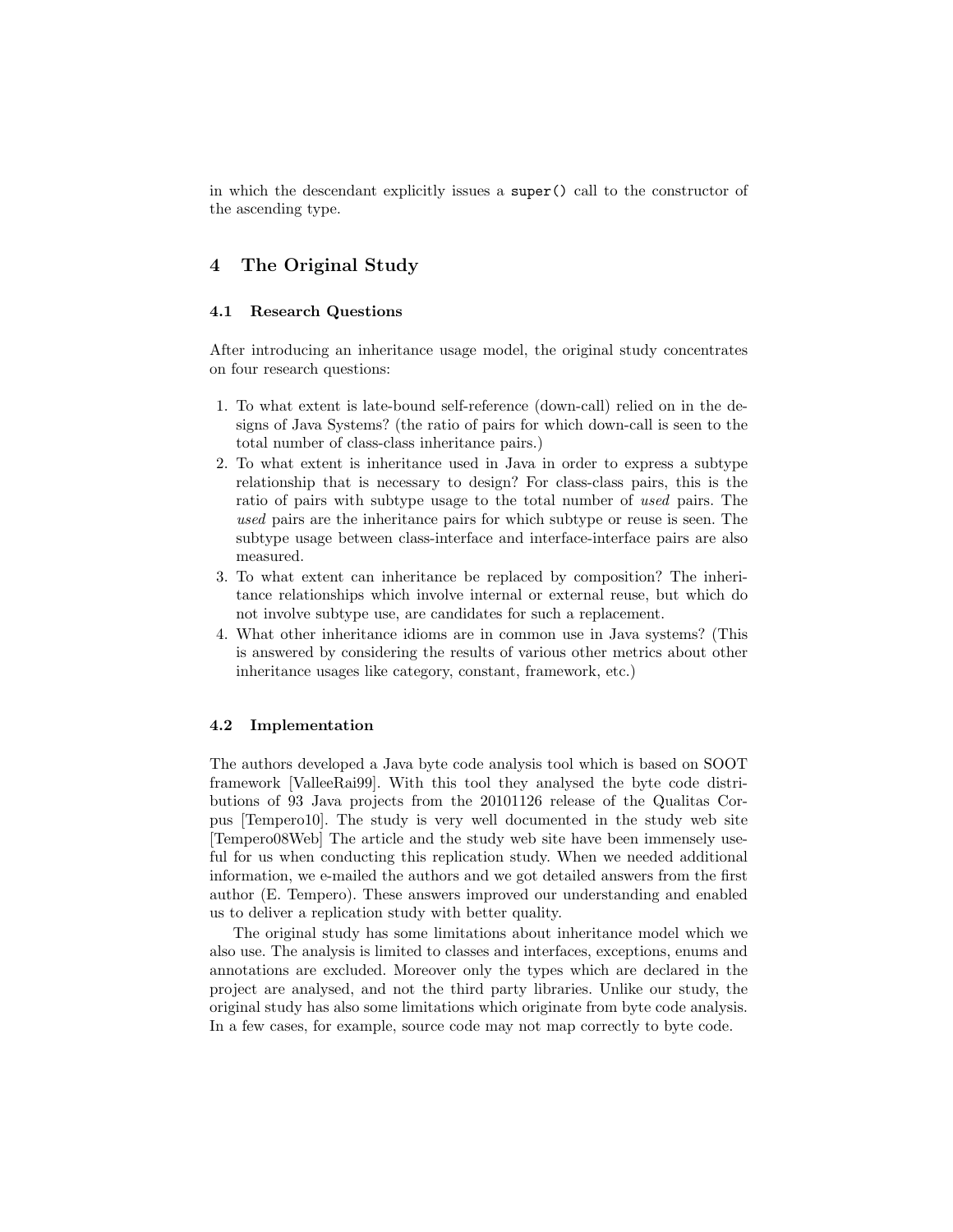#### 4.3 Results

For the first question, they conclude that down-call plays a significant role around a third (median 34 %) of all class-class pairs involve down calls. For the second question, they saw that least two thirds of all inheritance pairs are used as subtypes in the program. About replacing inheritance with composition, the authors found that 22 % or more pairs use external re-use (without subtyping) and 2 % or more use internal re-use (without subtyping or external reuse) which signals opportunities to replace inheritance with composition. For the last question, they report some other uses of Java inheritance (constant, generic, etc.) however the results show that big majority of inheritance pairs (87 %) in their Corpus can already be explained with one of the subtype, external re-use, internal re-use uses and other usages do not occur frequently.

# 5 Replication Study

#### 5.1 Research Questions

Our research questions directly refer to the four research questions of the original study. For each question we would like to know how our results differ from those of the original study.

#### 5.2 Differences in the Study Set-up

Our study has some differences from the original study in the study set-up. When comparing the results, it is necessary to consider these differences:

- Source code versus byte code: The biggest difference between the original and replication studies is about the input to analysis work. The authors analyse the byte code, while we analyse the source code of Java projects. Before we started the replication study, we have decided to choose for the source code analysis. There were two reasons for that: firstly, we did not intend to perform an exact replication, we wanted to answer the same research questions from a different perspective, namely by analysing the source code. And secondly, we wanted to use an existing robust tool (or metaprogramming language) for analysis. Rascal is proven to be a robust tool for Java source code analysis, but it does not support Java byte code analysis at the moment.
- Differences between the content of the byte code and the source code: When we analysed the source code and compared the contents of the source code and byte code distributions, we saw that the set of types which are contained in both distributions differ from each other quite considerably, even for the same versions of the projects.
- Qualitas Corpus vs. Qualitas.class Corpus: The authors used the Qualitas Corpus [Tempero10], we also use the Corpus, but the compiled version of it, namely Qualitas.class Corpus [Terra13]. In the original study 93 open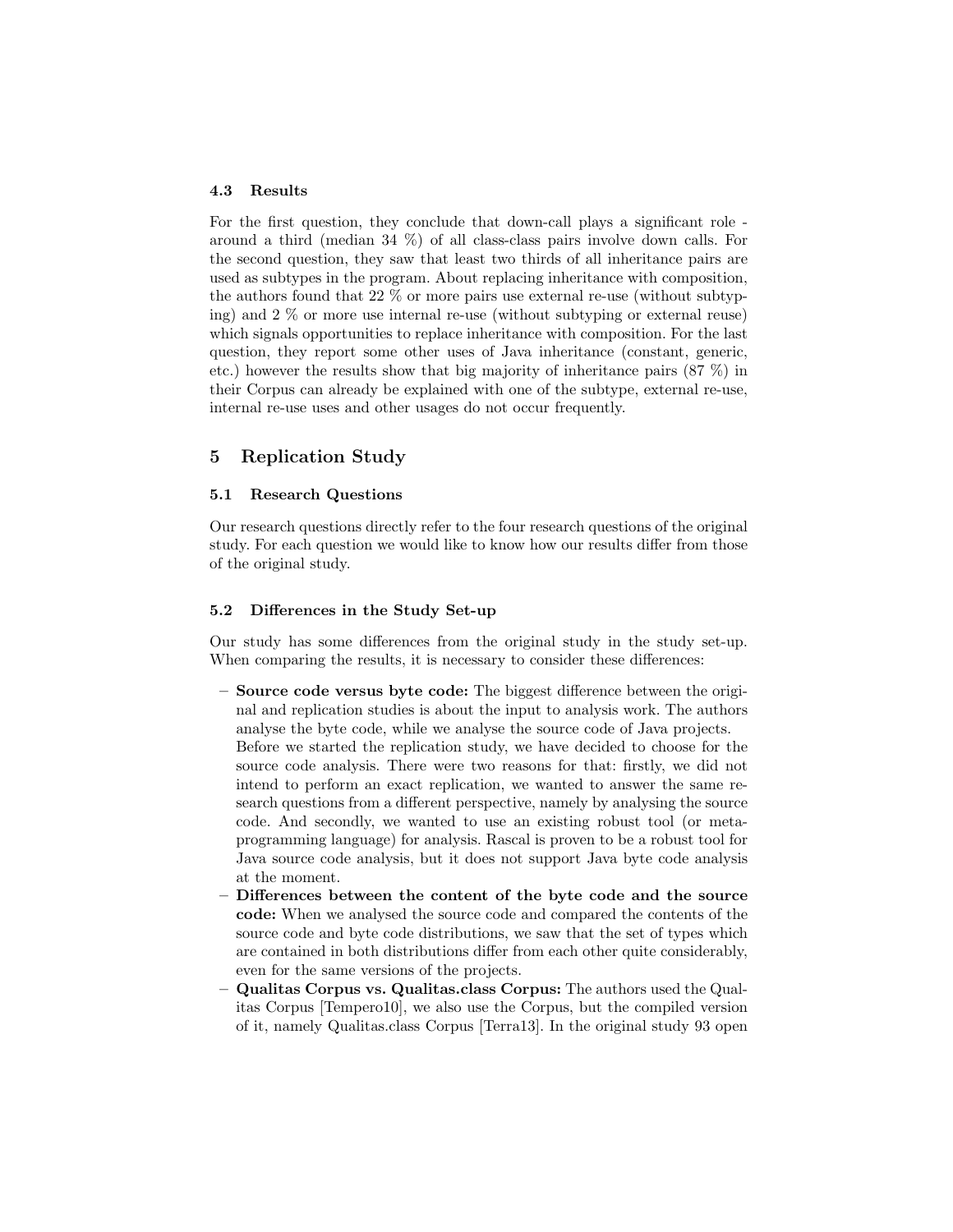source Java projects are analysed. We could not analyse 3 projects because of errors. From the 90 projects we did analyse, 65 have the same version as the original study and 25 have different versions. The meta-language we used to analyse the source code, Rascal, will analyse the source code correctly when the source code compiles. Therefore it was important for us that the source code compiled correctly. We had two alternatives: we could either use the original corpus and invest time on resolving dependencies of the source code to external libraries and fixing the compilation problems ourselves, or we could use the compiled Corpus (Qualitas.class Corpus), for which this work was already done. We have chosen the second option because of the time limitations, and this meant that we had to analyse different versions of 25 projects.

#### 5.3 Limitations of the Replication Study

The differences between the content of the code analysed is a limitation of our study, as explained in the previous subsection in detail. This difference makes comparison of the results less straightforward.

Another limitation which has impact on our results is about the analysis of non-system methods. We have limited information about external methods. We only analyse the system types, and the external methods are defined in nonsystem types, i.e. outside of our analysis boundaries. For external reuse, this limitation results in fewer number of external reuse cases for indirect external access (we only mark the child and the immediate parent with external reuse attribute, whereas the original study marks the whole chain between the child and the ascendant which declares the method). For subtype, this limitation affects our analysis during parameter passing. When an external method is called, the parameter types are not totally available for us. We use a very limited heuristic to analyse these calls and it is highly likely that we miss some subtype cases.

There are some more limitations to our study which we think will not have major impact on the results. To name a few: Internal reuse attribute is not analysed for class-interface and interface-interface pairs, for interface-interface pairs category attribute is not analysed, method parameters that are given as ternary operators are not analysed for subtype, etc.

# 6 Implementation of the Replication Study

We have written a Java source code analysis program in Rascal. Rascal is a meta-programming language which has various features to make (among others) analysis of Java source code easy. Rascal is fully integrated in Eclipse IDE.

With the following simple Rascal code example, we would like to give an idea about how Java source code analysis is done by Rascal:

```
public void run () {
2 set [Declaration] pASTs = createAstsFromEclipseProject (| project://cobertura
           -1.9.4.1| , true );
3 pM3 = createM3FromEclipseProject (| project :// cobertura -1.9.4.1|) ;
```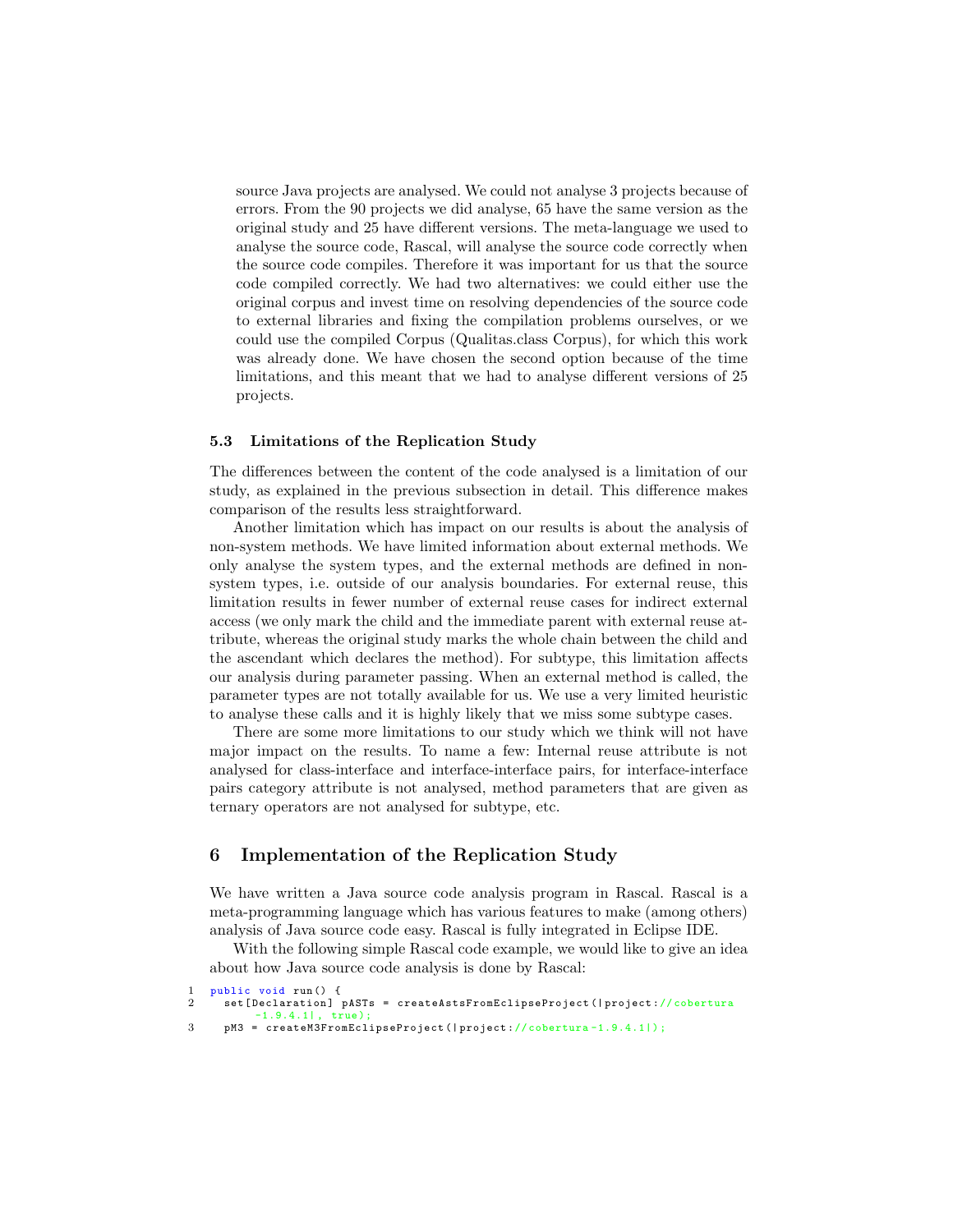```
4 for (anAST <- pASTs) {<br>5 visit (anAST) {
             visit (anAST) {
 6 case m1 :\ methodCall (_ , receiver :_ , _ , _) : {
7 set [ loc ] defClassSet = { aClass | < aClass , aMethod > <- pM3@containment
                           , isClass ( aClass ) , aMethod == m1@decl };
 8 if (! isEmpty ( defClassSet )) {
9 loc definingClass = getOneFrom (defClassSet);<br>10 println("The method <m1@decl> is defined in:
10 println ("The method <m1@decl> is defined in: <definingClass>");<br>11 println ("Type of receiver is: <receiver@typ>");
                   println ("Type of receiver is: <receiver@typ>");<br>}
\begin{array}{ccc} 12 & & \\ 13 & & \end{array}\begin{array}{cc} 13 & & \\ 14 & & \end{array}\frac{14}{15}}<sup>}</sup>
16 }
```
Listing 1.1. Sample Rascal code which analyses a method call

createAstsFromEclipseProject() in line 2 is a Rascal method returns all ASTs (Abstract Syntax Trees) for a given Java project. Rascal also creates the M3 model for a given project with method createM3FromEclipseProject() as we see in line 3. M3 model contains information about the project from various aspects. This information can be accessed via annotations in Rascal. Some examples of the annotations are: @extends annotation (which lists the parent child pairs for classes and interfaces), @implements annotation (similar to extends, but for class interface pairs), @declarations annotation (which lists the location where different items in the project are declared). In our example, we access to containment annotation of project M3 in line 7 to retrieve the class in which the method was declared.

The information in M3 are stored as binary relations (ordered pairs), and Rascal also enables access to binary relations by comprehensions, as we again see in line 7. Once the ASTs are built, it is also possible to visit each node of an AST via the Rascal construct visit - line 5 in the example above. The case statements (line 6) in the visit construct are used for selecting the AST node we are interested in, in this case a methodCall(). Once we selected the node we want, it is also possible to retrieve further information about the node itself, like the name of the method that is called (in our example m1@decl), if it has a receiver (an object on which the method call was issued - in our case receiver) and the type of the receiver (receiver@typ).

### 7 Results

The results of our analysis are, in many cases, similar to the results of the original study, but they are not the same. For most of the inheritance usage we report fewer cases:

For down-call: we observed 27 % (median) of the class-class relations involving potential down-calls whereas the original study reports 34 % median.

For subtype: for class-class pairs, we observed  $76\%$  of subtype usage, just like the original study. Subtype usage can also be seen in class-interface and interface-interface pairs, for class-interface pairs we report a median of 61 % (original study 69 %) and for interface-interface pairs our median is 75 %, while the original median is % 72.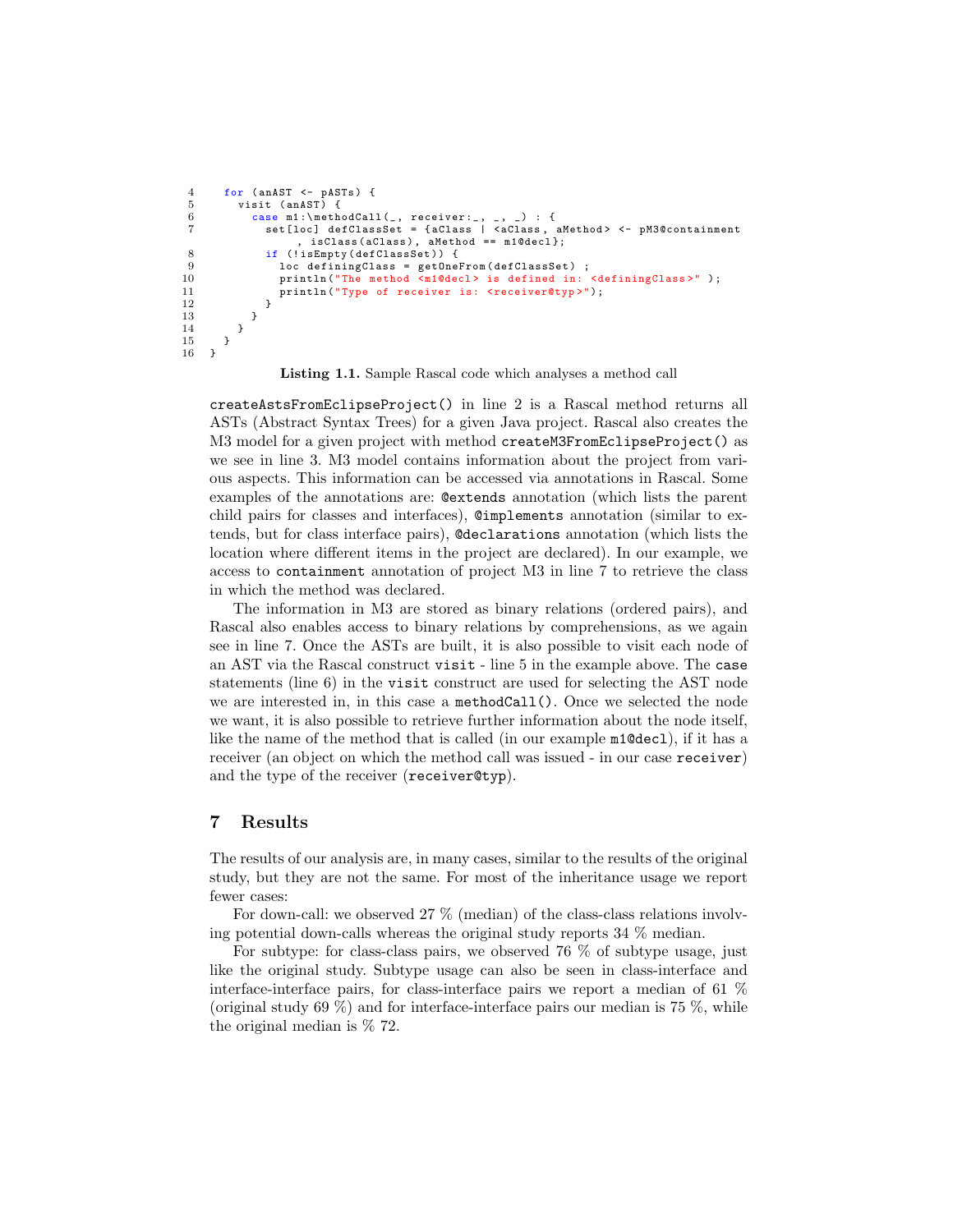For reuse, we also see that there is opportunity for replacing inheritance with composition. However, we report significantly fewer cases of external reuse, and also significantly more cases of internal reuse. For class-class pairs, our external reuse median is 4 % (original study : 22 %) and our internal reuse median is 20  $%$  (original study 2 %).

For other inheritance cases, we also found some usage, and we also observed that these usages are not significant when compared to subtype and reuse.

Despite not being part of a research question, the perCCUsed (percentage of class-class pairs which have subtype or reuse attribute) is an important metric. For this metric, we have a median of 88 %, while the original study reports 99 %.

The results of the both studies are summarized in table 1.

| Inheritance Usage                   | Replication median $(\%)$ Original median $(\%)$ . |    |
|-------------------------------------|----------------------------------------------------|----|
| Down-call                           |                                                    |    |
| Subtype - class class pairs         | 76                                                 | 76 |
| External reuse - no subtype         |                                                    | 22 |
| Internal reuse only                 | 20                                                 |    |
| Subtype - class interface pairs     | 61                                                 | 69 |
| Subtype - interface interface pairs | 75                                                 | 72 |

Table 1. Comparative Summary of Results

# 8 Discussion

The fact that the source code distributions are in many cases very different from the byte code distributions, has a major impact on our results. Moreover, our limitation about the analysis of the external method calls is highly likely to deliver fewer cases in subtype and external reuse. We also did our best to be able to interpret the inheritance model in a sound way, however, there may still be misunderstandings from our side about definitions of certain concepts.

Keeping these limitations in mind, we tried to find out some projects which we could manually investigate to search for reasons for our differences. One small project which had similar byte and source code contents was cobertura (v. 1.9.4.1). For this project, the original study reported five down-call cases, while we could not observe any. Here we include one case for which we suspect a false positive from the byte code analysis. Original study reported a down-call usage between classes GTToken and Token.

The GTToken class from project cobertura has the following source code:

```
public static class GTToken extends Token
\begin{array}{c} 2 \\ 3 \\ 4 \end{array}int realKind = JavaParser15Constants. GT;
    \overline{1}
```
An excerpt from the byte code of GTToken is as follows: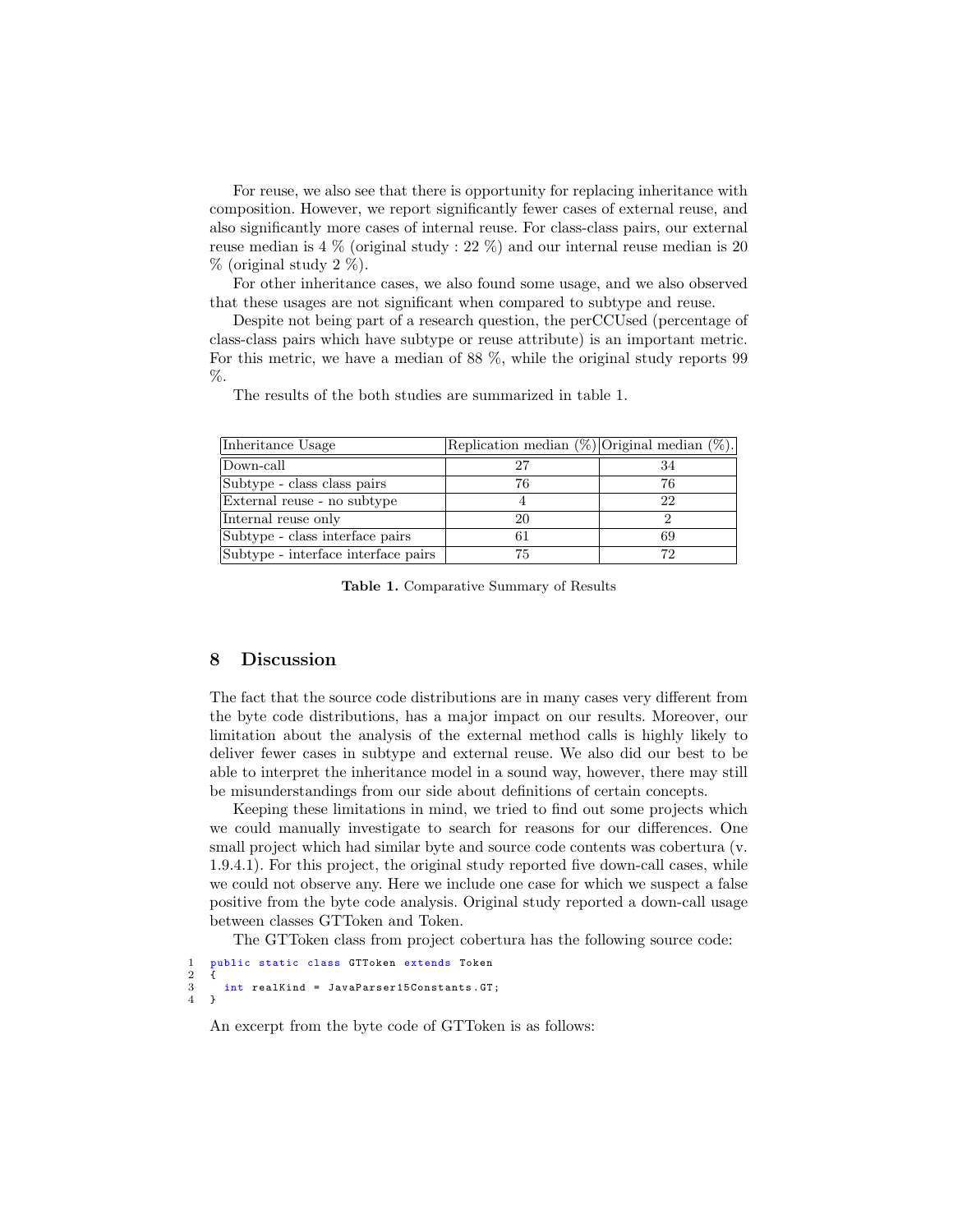```
\begin{array}{ccc} 1 & 0: \text{aload}_0 \\ 2 & 1: \text{invokes} \end{array}2 1: invokespecial #10 // Method<br>3 // net/sourceforge/cobertu
3 // net / sourceforge / cobertura / javancss / parser / java15 / Token ." < init >":() V
4 4: aload_0
5 5: bipush 126
                                        // Field realKind: I
      10: return
```
The definition of down-call makes it necessary that child class GTToken overrides at least one method. In this case, however, we do not see any methods defined by GTToken. GTToken defines only one field. When we look at the byte code, however, we see the command invokespecial. We wondered if this was causing the down-call report in the original study. We have e-mailed the authors, and they also could not bring an explanation about this particular case.

From our manual investigation, we also found one more down-call case which is different from the case explained above, for which we also suspect a false positive. For this case, we also mailed the authors and we suspect an interpretation difference for down-call definition between two studies.

We also did a manual investigation for other cases of inheritance usage and we also suspect some false positives for the external reuse, however we did not have enough time to discuss this via e-mail with the authors.

To summarize, we suspect some false positives for down-call and external reuse cases of the original study. We also think that this may be introduced due to the analysis of byte code, in some cases byte code may be misleading. However, because of the limitations of our study, we can not give an exact percentage of false positives, but we do not expect a high percentage of false positives.

# 9 Threats to Validity

The major threat to validity to our replication is the input we are using. The fact that our input is very different from the original study poses a threat to validity when comparing the results of two studies.

Furthermore, we have a limitation when analysing the external method calls. We know that this causes fewer cases to be counted for subtype and external reuse, but we can not give an exact percentage. This also constitutes a threat for the validity during comparison of subtype and external reuse percentages.

We did our best to understand the inheritance model proposed by the authors. However, there can still be some interpretation differences about the inheritance usage definitions, and this may also pose a threat to our analysis results.

Our minor limitations, which were briefly discussed in section 5.3, will also affect our results and should also be mentioned as, however minor, possible threats to validity.

### 10 Conclusion

Our conclusions for the research questions are similar to the original study, but they are not the same.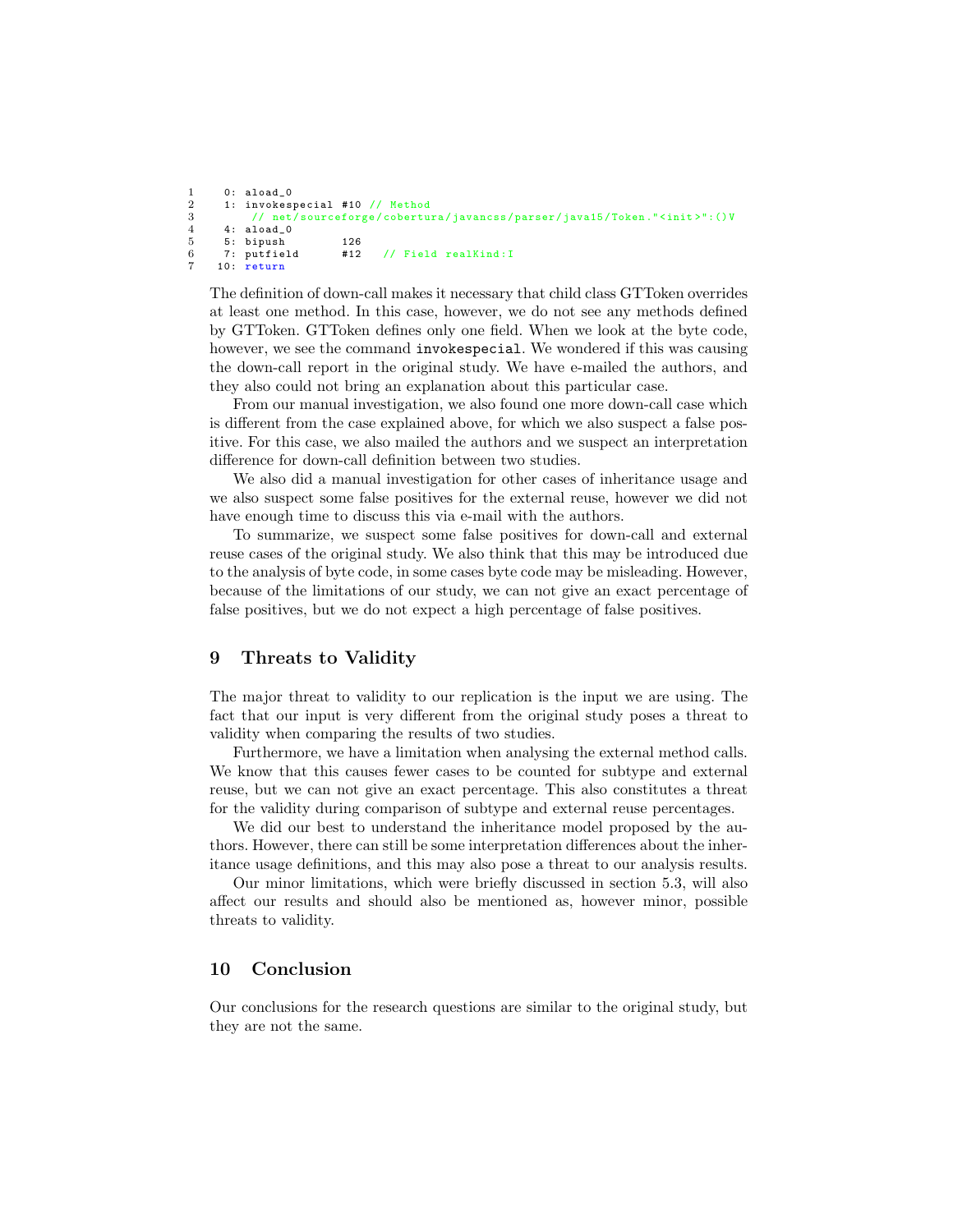For the first question (about down-call), original study reports about one third of the inheritance relations involving such a case, while we found about one fourth.

For the second research question, we found about 60 % of all inheritance cases involve subtype relationship. The authors also report a higher percentage (66 %) about subtype usage.

About research question three (replacement of inheritance with composition), the pairs without subtype but with reuse attribute are taken into account. Authors found a significant percentage of reuse (median 22 % for external and 2 % for internal reuse). We also report a similar percentage, but the division between internal and external uses is very different in our case (median of 4 % for external reuse and 20 % for internal reuse).

For the last research question, which is about the other uses of inheritance in Java, the authors found out that these occur in many systems, but their use is not generally significant. Although our percentages are not exactly the same with the original study for various other uses of inheritance, our results also agree with this conclusion.

When we investigate the possible reasons for the differences, we see that especially the differences in our study set up play a role here. In addition to this, for the subtype and external reuse, it is highly probable that we report fewer cases because of our limitation of external method analysis. We also conclude that the analysis of byte code can result in false positives in some particular occasions for down-call and external reuse..

As future work for the original study, one can discuss the proposed inheritance model and the metrics and consider some alternatives for detecting and counting various inheritance usages. Especially, how down-call usage is detected and the role of indirect usage in subtype and external reuse, according to us, present some opportunities for further discussion.

#### Acknowledgments

Author would like to Ewan Tempero for his detailed answers to her questions and to Bas Brekelmans for his help in validating results of this study.

# References

- [Brooks08] Brooks, A. and Roper, M. and Wood, M. and Daly, J. and Miller, J. Section: "Replication's role in software engineering." from the book : "Guide to advanced empirical software engineering." Springer London, 2008. pp: 365-379.
- [Cartwright98] Cartwright, Michelle. "An empirical view of inheritance." Information and Software Technology 40.14 (1998): pp: 795-799.
- [Daly96] Daly, J., Brooks, A., Miller, J., Roper, M., & Wood, M. (1996). "Evaluating inheritance depth on the maintainability of object-oriented software." Empirical Software Engineering, 1(2), pp: 109-132.